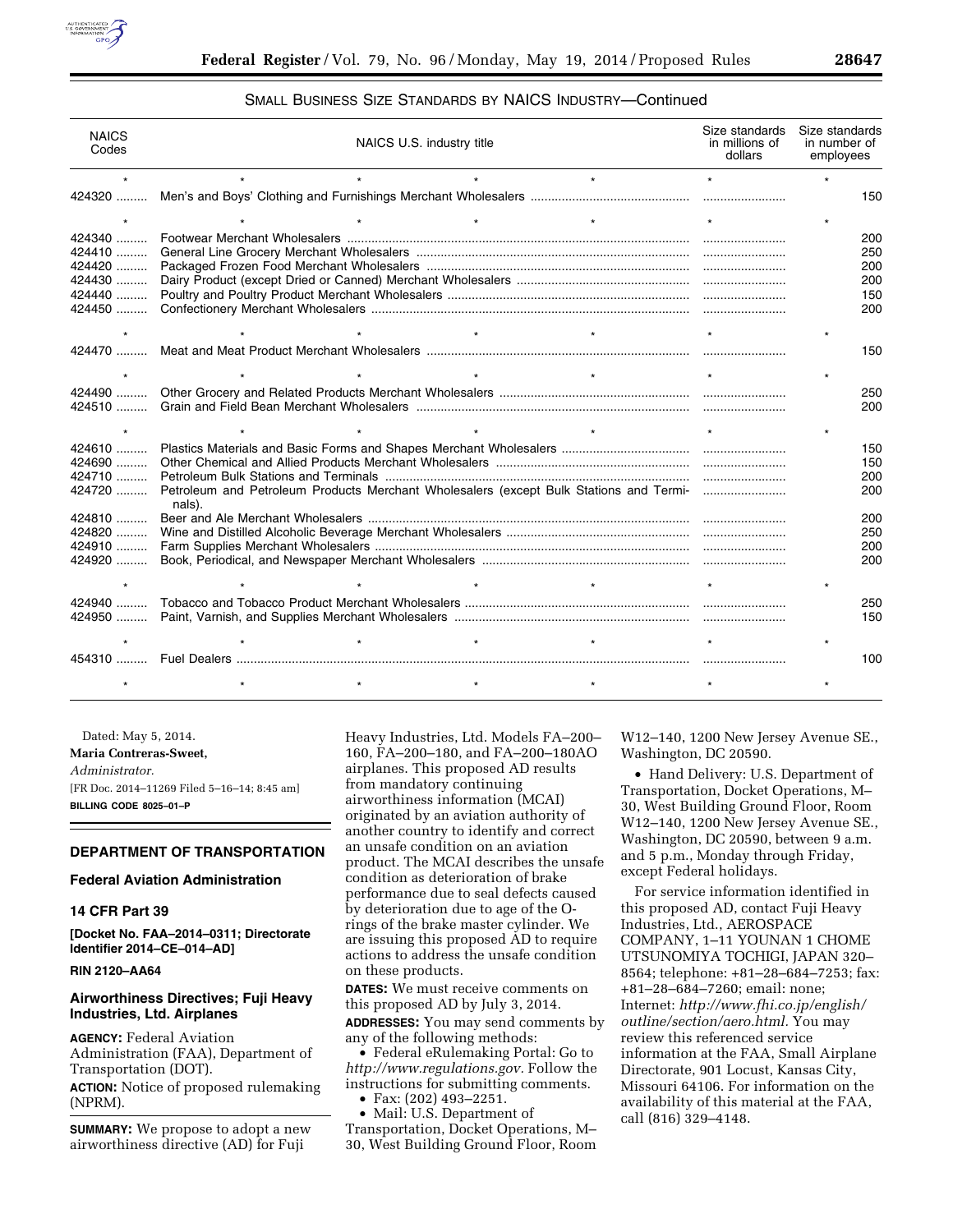## **Examining the AD Docket**

You may examine the AD docket on the Internet at *[http://](http://www.regulations.gov)*

*[www.regulations.gov](http://www.regulations.gov)* by searching for and locating Docket No. FAA–2014– 0311; or in person at the Docket Management Facility between 9 a.m. and 5 p.m., Monday through Friday, except Federal holidays. The AD docket contains this proposed AD, the regulatory evaluation, any comments received, and other information. The street address for the Docket Office (telephone (800) 647–5527) is in the **ADDRESSES** section. Comments will be available in the AD docket shortly after receipt.

## **FOR FURTHER INFORMATION CONTACT:**

Doug Rudolph, Aerospace Engineer, FAA, Small Airplane Directorate, 901 Locust, Room 301, Kansas City, Missouri 64106; telephone: (816) 329– 4059; fax: (816) 329–4090; email: *[doug.rudolph@faa.gov.](mailto:doug.rudolph@faa.gov)* 

# **SUPPLEMENTARY INFORMATION:**

## **Comments Invited**

We invite you to send any written relevant data, views, or arguments about this proposed AD. Send your comments to an address listed under the **ADDRESSES** section. Include ''Docket No. FAA–2014–0311; Directorate Identifier 2014–CE–014–AD'' at the beginning of your comments. We specifically invite comments on the overall regulatory, economic, environmental, and energy aspects of this proposed AD. We will consider all comments received by the closing date and may amend this proposed AD because of those comments.

We will post all comments we receive, without change, to *[http://](http://regulations.gov) [regulations.gov,](http://regulations.gov)* including any personal information you provide. We will also post a report summarizing each substantive verbal contact we receive about this proposed AD.

#### **Discussion**

The Japan Civil Aviation Bureau (JCAB), which is the aviation authority for Japan, has issued AD No. TCD– 8396–2014, dated April 21, 2014 (referred to after this as ''the MCAI''), to correct an unsafe condition for Fuji Heavy Industries, Ltd. Models FA–200– 160, FA–200–180, and FA–200–180AO airplanes and was based on mandatory continuing airworthiness information originated by an aviation authority of another country. The MCAI was issued based on reports of deterioration of brake performance due to seal defects caused by deterioration due to age of the O-rings of the brake master cylinder on the affected airplanes, which could

result in reduced or loss of control during ground operations. The MCAI requires repetitive replacement of any O-ring of the brake master cylinders. You may examine the MCAI on the Internet at *<http://www.regulations.gov>*  by searching for and locating Docket No. FAA–2014–0311.

#### **Relevant Service Information**

Fuji Heavy Industries, Ltd. has issued Service Bulletin No. 200–016, dated April 17, 2014. The actions described in this service information are intended to correct the unsafe condition identified in the MCAI.

# **FAA's Determination and Requirements of the Proposed AD**

This product has been approved by the aviation authority of another country, and is approved for operation in the United States. Pursuant to our bilateral agreement with this State of Design Authority, they have notified us of the unsafe condition described in the MCAI and service information referenced above. We are proposing this AD because we evaluated all information and determined the unsafe condition exists and is likely to exist or develop on other products of the same type design.

## **Costs of Compliance**

We estimate that this proposed AD will affect 3 products of U.S. registry. We also estimate that it would take about 1 work-hour per product to comply with the basic requirements of this proposed AD. The average labor rate is \$85 per work-hour.

Based on these figures, we estimate the cost of the proposed AD on U.S. operators to be \$255, or \$85 per product.

In addition, we estimate that any necessary follow-on actions would take about 8 work-hours and require parts costing \$10, for a cost of \$690 per product. We have no way of determining the number of products that may need these actions.

# **Authority for This Rulemaking**

Title 49 of the United States Code specifies the FAA's authority to issue rules on aviation safety. Subtitle I, section 106, describes the authority of the FAA Administrator. ''Subtitle VII: Aviation Programs,'' describes in more detail the scope of the Agency's authority.

We are issuing this rulemaking under the authority described in ''Subtitle VII, Part A, Subpart III, Section 44701: General requirements.'' Under that section, Congress charges the FAA with promoting safe flight of civil aircraft in air commerce by prescribing regulations

for practices, methods, and procedures the Administrator finds necessary for safety in air commerce. This regulation is within the scope of that authority because it addresses an unsafe condition that is likely to exist or develop on products identified in this rulemaking action.

#### **Regulatory Findings**

We determined that this proposed AD would not have federalism implications under Executive Order 13132. This proposed AD would not have a substantial direct effect on the States, on the relationship between the national Government and the States, or on the distribution of power and responsibilities among the various levels of government.

For the reasons discussed above, I certify this proposed regulation:

(1) Is not a ''significant regulatory action'' under Executive Order 12866,

(2) Is not a ''significant rule'' under the DOT Regulatory Policies and Procedures (44 FR 11034, February 26, 1979),

(3) Will not affect intrastate aviation in Alaska, and

(4) Will not have a significant economic impact, positive or negative, on a substantial number of small entities under the criteria of the Regulatory Flexibility Act.

# **List of Subjects in 14 CFR Part 39**

Air transportation, Aircraft, Aviation safety, Incorporation by reference, Safety.

## **The Proposed Amendment**

Accordingly, under the authority delegated to me by the Administrator, the FAA proposes to amend 14 CFR part 39 as follows:

# **PART 39—AIRWORTHINESS DIRECTIVES**

■ 1. The authority citation for part 39 continues to read as follows:

**Authority:** 49 U.S.C. 106(g), 40113, 44701.

#### **§ 39.13 [Amended]**

■ 2. Amend § 39.13 by adding the following new AD:

**Fuji Heavy Industries, Ltd.:** Docket No. FAA–2014–0311; Directorate Identifier 2014–CE–014–AD.

## **(a) Comments Due Date**

We must receive comments by July 3, 2014.

**(b) Affected ADs** 

## None.

#### **(c) Applicability**

This AD applies to Fuji Heavy Industries, Ltd. Models FA–200–160, FA–200–180, and